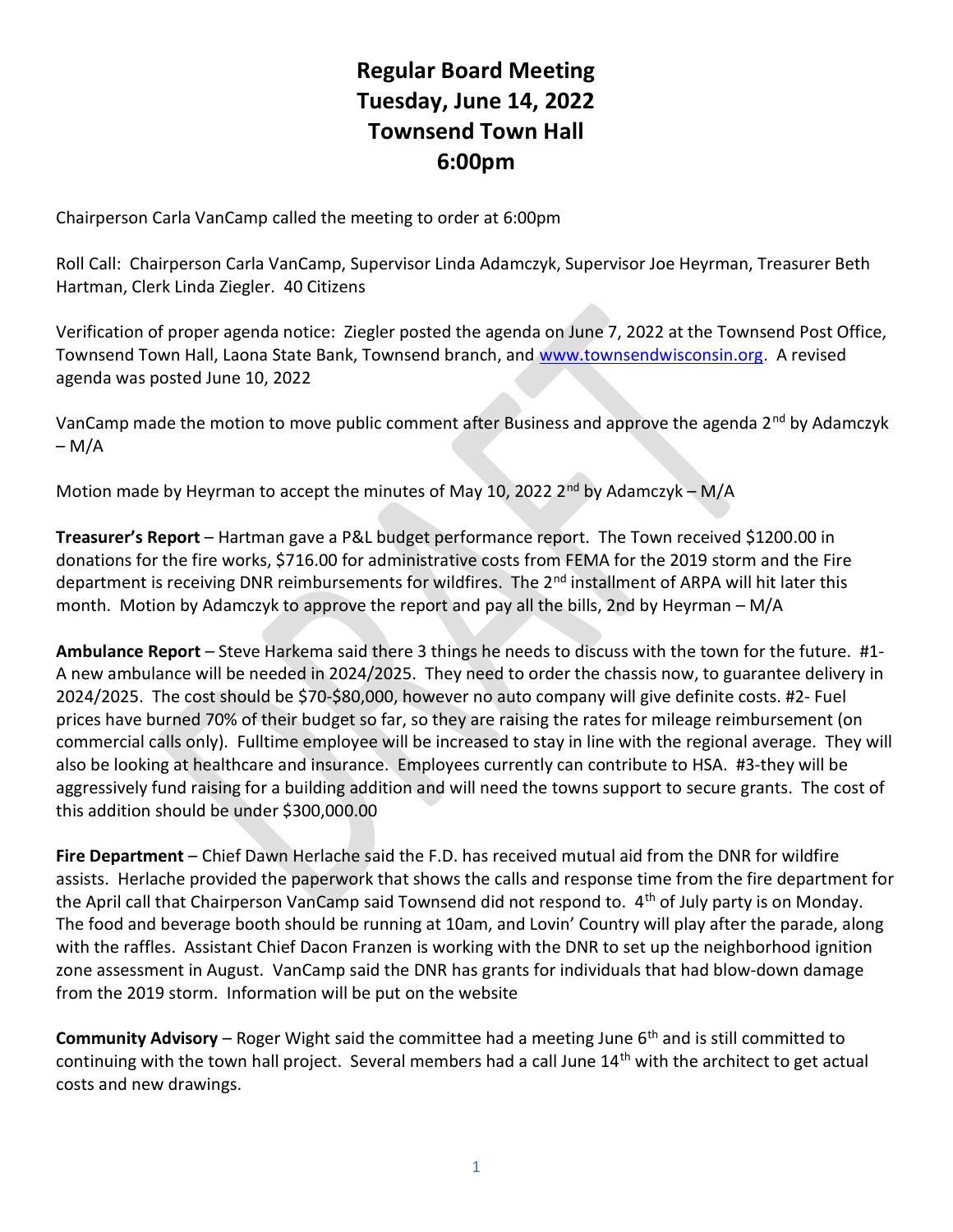Lake Country Library - Jim Adamczyk said Oconto County Literacy met with the committee to promote their function. JoAnn Roy met with them to discuss some record keeping and insurance issues that need to be settled. The Summer reading program kicked off last week. They are fund raising for a new copier and have two applications for the director's position.

Comp Plan Committee – no meeting. Kathleen Marsh stated that the committee was to meet in May to continue discussion on the short-term rental issue. VanCamp stated that the County is still deciphering this and has not provided any updates for the committee to discuss.

Permits/Licenses -3 picnic license for Townsend Festival 4<sup>th</sup> of July, Townsend Fireman's Wives for 4<sup>th</sup> of July and Pickerel Chain Lakes Assoc for July 23<sup>rd</sup> picnic at Oughton Park. VanCamp made the motion to approve all three licenses,  $2^{nd}$  by Heyrman – M/A

## Business:

- 1. Town Hall Building project A Meeting of the Electors was held Saturday, May 14, 2022. The motion to authorize the Town Board of the Town of Townsend to construct a new town hall at a cost not to exceed \$1.9M was defeated by a ballot count of 70 yes, 125 no, 3 abstained. The Board will continue to look at options
- 2. Liquor License 2022/2023 VanCamp motion to approve liquor license for business number 2-14,  $2^{nd}$ by Adamczyk – M/A. Adamczyk made the motion to approve liquor license for business number 1, Karla's Kountry Kitchen,  $2^{nd}$  by Heyrman – M/A (VanCamp abstained due to conflict of interest)
- 3. Operators Licenses VanCamp made the motion to approve 64 operator's licenses,  $2^{nd}$  by Adamczyk M/A.
- 4. Hotchkiss request Dennis Hotchkiss wants to put a dock at the easement on Meadow Parkway. This alleyway was given to the Town of Townsend in 1961 by his grandfather. It serves over 30 landowners, deeded with easement rights to the Reservoir Pond. VanCamp made the motion to turn down the Hotchkiss request to turn over the alleyway to the family.  $2^{nd}$  by Adamczyk – M/A. The Town board will continue to see if anything can be done with the alleyway to make it more assessable. Town employee Bob Habeck suggested that easement holders discuss their options with Oconto County Zoning.
- 5. Road Name Change VanCamp discussed changing the name of Squaw Ln with the Potawatomi Elders. Although they stated it would be nice if the town changed the name, it is not necessary. The Town Board will discuss options for names and continue with the change.
- 6. Recycle Center fence bid the bids for the fence came in too high for the 2022 budget. The town board will budget this for 2023. Habeck said the fence will be repositioned to help eliminate the chance of damage in the future.
- 7. Fireworks permit The town has put together a fireworks permit. Adamczyk made the motion to approve the permit,  $2^{nd}$  by Heyrman – M/A
- 8. Poll worker addition Wanda Laste has approached the clerk about working the elections. Heyrman made the motion to approve Wanda as an election inspector/poll worker  $2^{nd}$  by Adamczyk – M/A
- 9. Road Projects The 2022 budgeted road projects are underway. Several additional projects will be done utilizing a new repair process that was presented by Pik Lik & Wick. These additional projects will cost \$60,275.00. There is \$17,000 remaining in the road budget, along with \$10,000 for crack filling and \$5000 for boat landing repairs that will be postponed. The remaining will come from ARPA funds. The roads to be repaired are portions of McCaslin, Valley View, Elm St, Fawn St, Pearl St. Adamczyk made the motion to move \$32,000.00 from the ARPA funds to Public Works to cover the expense of this additional roadwork,  $2^{nd}$  by Heyrman – M/A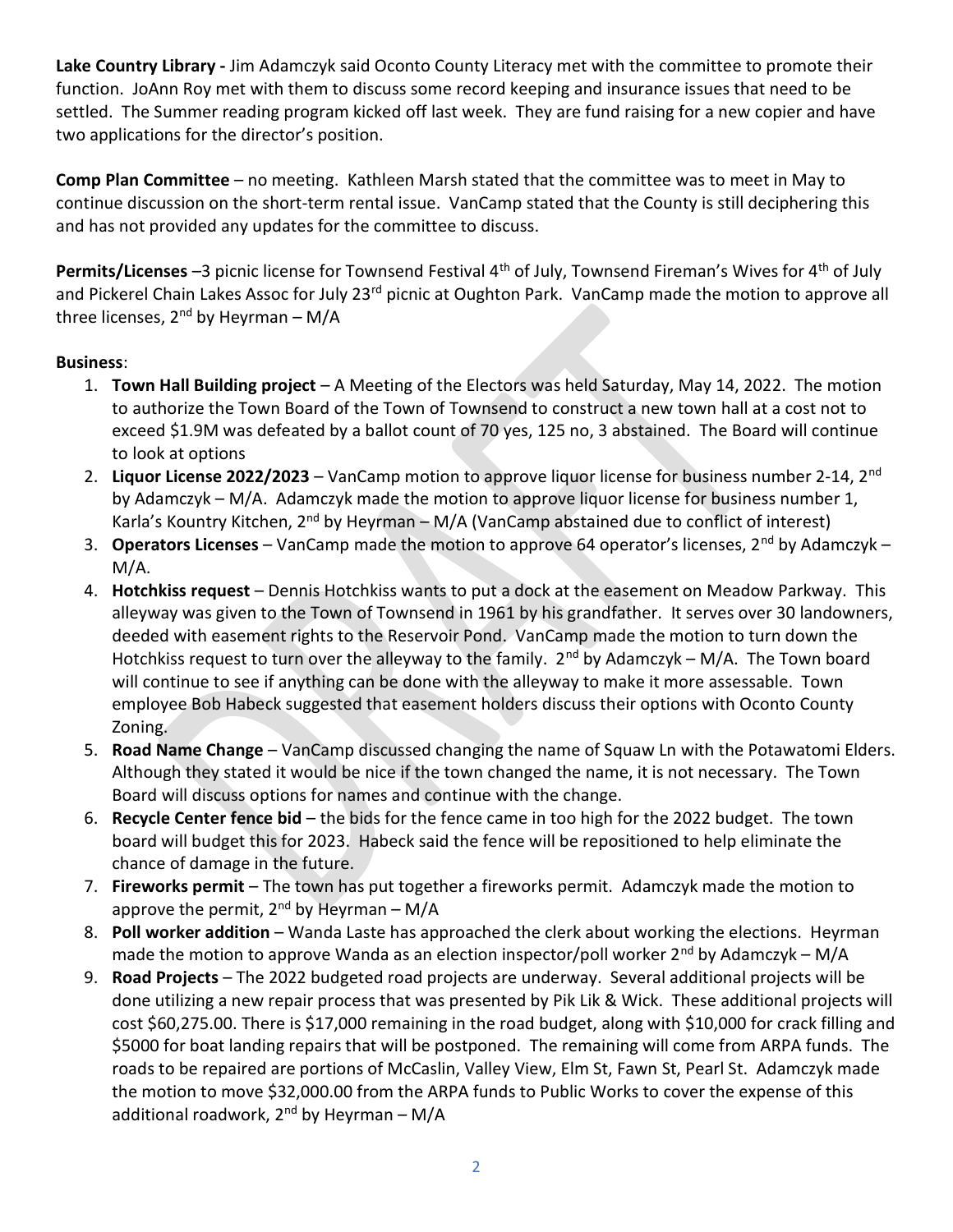10. 2<sup>nd</sup> Animal Control Application – The Town received an application from Nicolas Miller for consideration as a 2nd Animal Control position from the 7-towns committee. Adamczyk made the motion to accept the application of Miller for Animal Control officer, if needed.  $2^{nd}$  by Heyrman – M/A Motion made by Adamczyk to approve Ryan Giese to Humane Officer Training in September, 2<sup>nd</sup> by Heyrman – M/A

Public Comment: Dawn Herlache said the news article in the Beacon, Oconto County Reporter and Green Bay Press Gazette on line about the Electors meeting, had Carla stating that the reason this town hall did not pass was because of the Fire department influence. Herlache and the fire department took offense to this explanation. Vicki Pintsch stated that the talk in the store was if a new fire department would've been included, then they would've voted for the hall. Dacon Franzen said that if the newspaper misquoted you, then you should retract. VanCamp stated that this was not her intent, and will retract her statement. Brian Krueger had some statements regarding past dealings with the board. As the elected officials, it is your responsibility to follow up on his request. Tom Derrickson said that the accusations that he was hauling people to vote on a wagon are incorrect. Proposing the same plan to the electors again is like putting lipstick on a pig. There was not enough information put out to the people and many didn't know about the town wanting to build a new hall. Adamczyk stated there are new people on the advisory that have suggestions. Heyrman said he is in favor of dropping the hall, until the people can come up with a new plan. Monica Zeller read a statement (see attachment\*\*). Claude Bowman said Kevin Marshall condemned the septic several years ago. VanCamp said the septic would have to be converted to a holding tank. There is no paperwork to that effect. She will contact Marshall about the paperwork. Heyrman said it's hard to get to the truth and if the septic is condemned check with the DNR. The board doesn't have a direction yet. Vincent Humphreys said the consensus of the electors was the whole project was handled poorly from the get go. Kathleen Marsh said the way to heal is to have a citizen's committee that does not have any elected official. They should go back and relook at the problems with the current building and then move forward. Everyone here cares about this town otherwise we'd be on their pontoons with a margarita. Respect each other as we move forward.

### Correspondence:

Bertram Wireless request for meeting at the July meeting FEMA Admin Costs Joe's Brat fry raised \$800 to cover for the additional fireworks costs.

### Announcements:

Board of review June 15 @ 10am 4<sup>th</sup> of July parade and Fire Department party

Adamczyk made the motion to adjourn at 7:45,  $2^{nd}$  by Heyrman-M/A